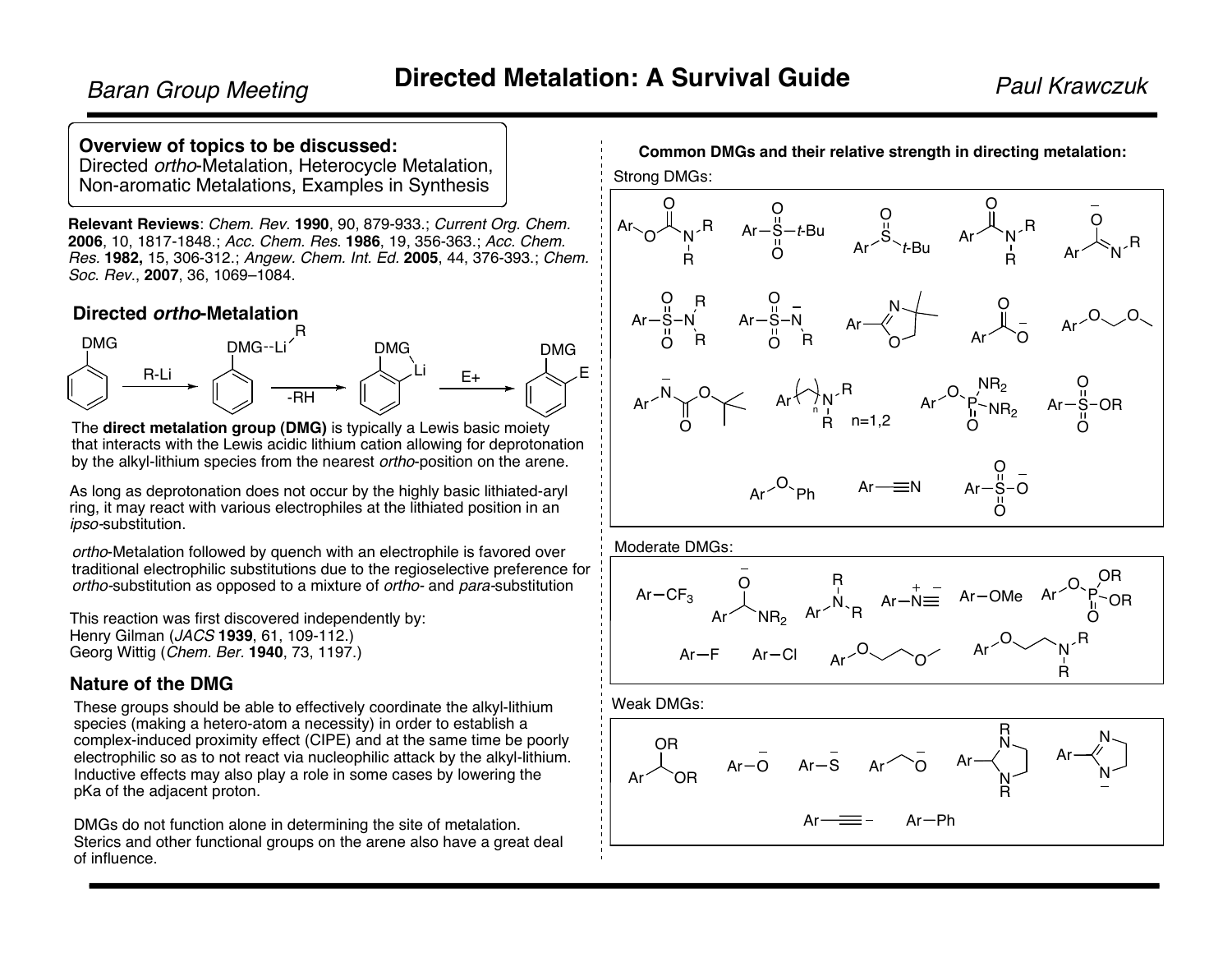# **Other Metalation Considerations**

When two DMGs have a 1,3-disposition on the arene they will direct lithiation to the 2-position between them through a cooperative coordination of the alkyl-lithium:



When two DMGs are 1,4-disposed on the arene the metalation will be directed ortho to the DMG that is a "stronger" DMG, if their strengths are similar a mixture may result:



Benzylic positions may be metalated more rapidly even in the presence of a DMG:



however:



## **Nature of the Base and Solvent**

Typically powerful alkyl-lithium bases are needed for these metalations. MeLi, n-BuLi, sec-BuLi and t-BuLi are the most common. These alkyl lithiums exists as various aggregates in solution and amine additives serve to break up these aggregates to allow accelerated reactivity due to increased basicity. TMEDA, a bidentate amine, is excellent as a ligand and is therefore more commonly employed.



### **Reactivity of Metalated Arenes**

Many Electrophiles react with lithiated arenes. Common examples:

ArCHO, RCHO, D<sub>2</sub>O, RX, CO<sub>2</sub>,  $(RS)_2$ , TMSCI, B(OR)<sub>3</sub>, DMF, Bu<sub>3</sub>SnCI, TsN<sub>3</sub>, BnX, HCO $_2$ Et, RCOCl, Ac $_2$ O, RNCO, RCN, X $_2$ , terminal epoxides, S $_8$ , Se, ZnCl $_2$ 

Transmetalation of lithiated arenes allows for transition metal catalyzed reactions.

Nucleophilic attack should be faster then deprotonation in the case where the electrophile has an acidic proton.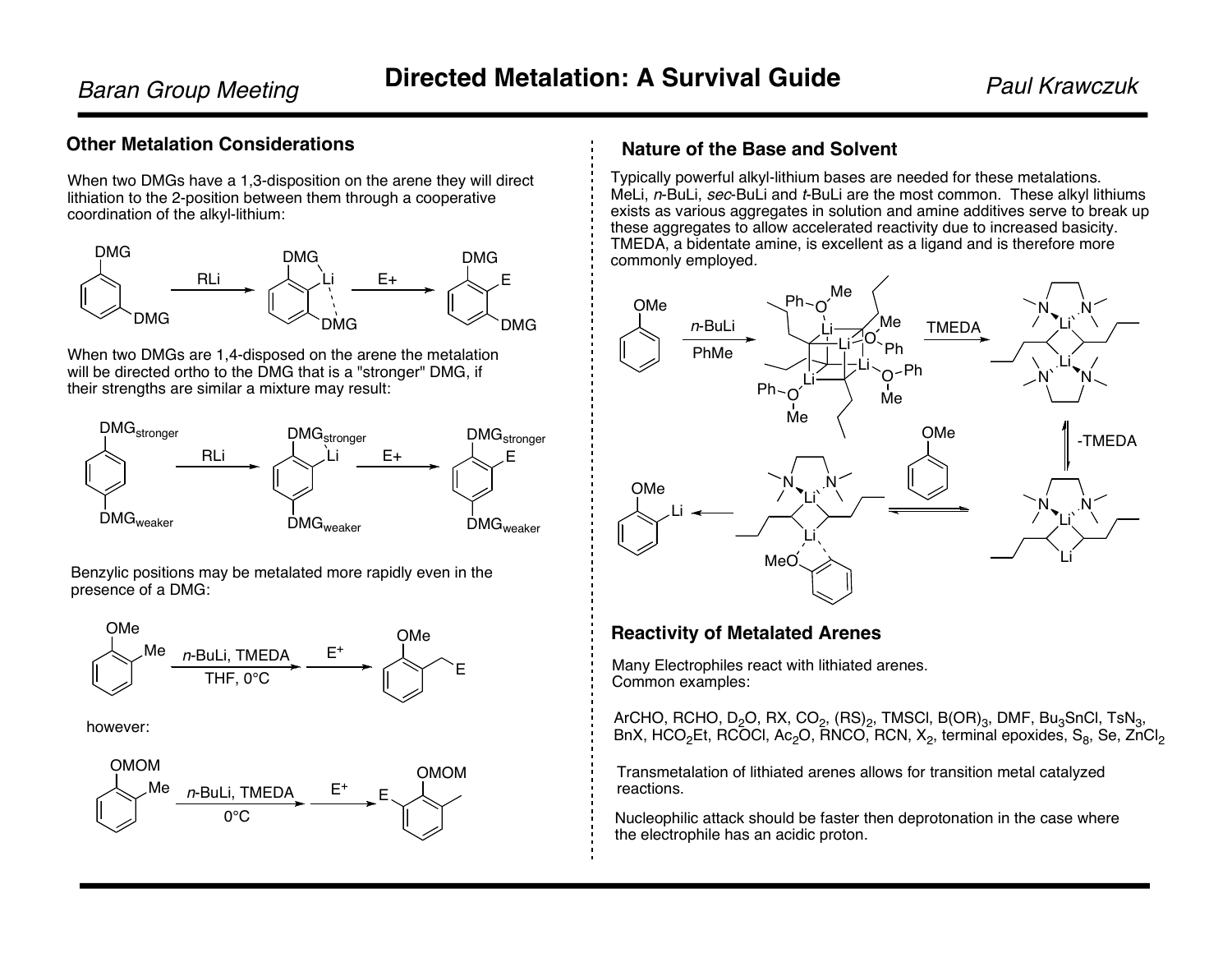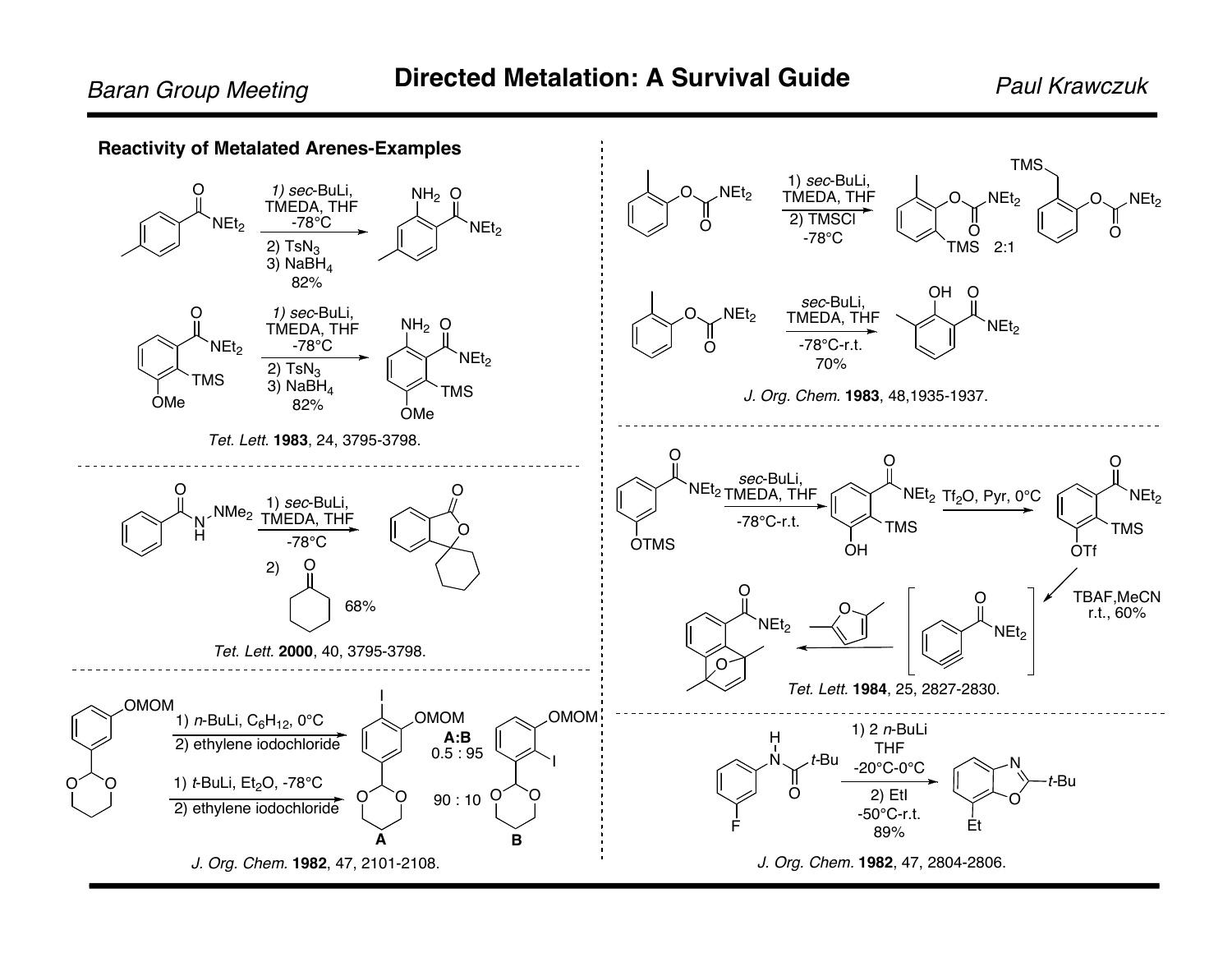**Baran Group Meeting** 

**Paul Krawczuk** 

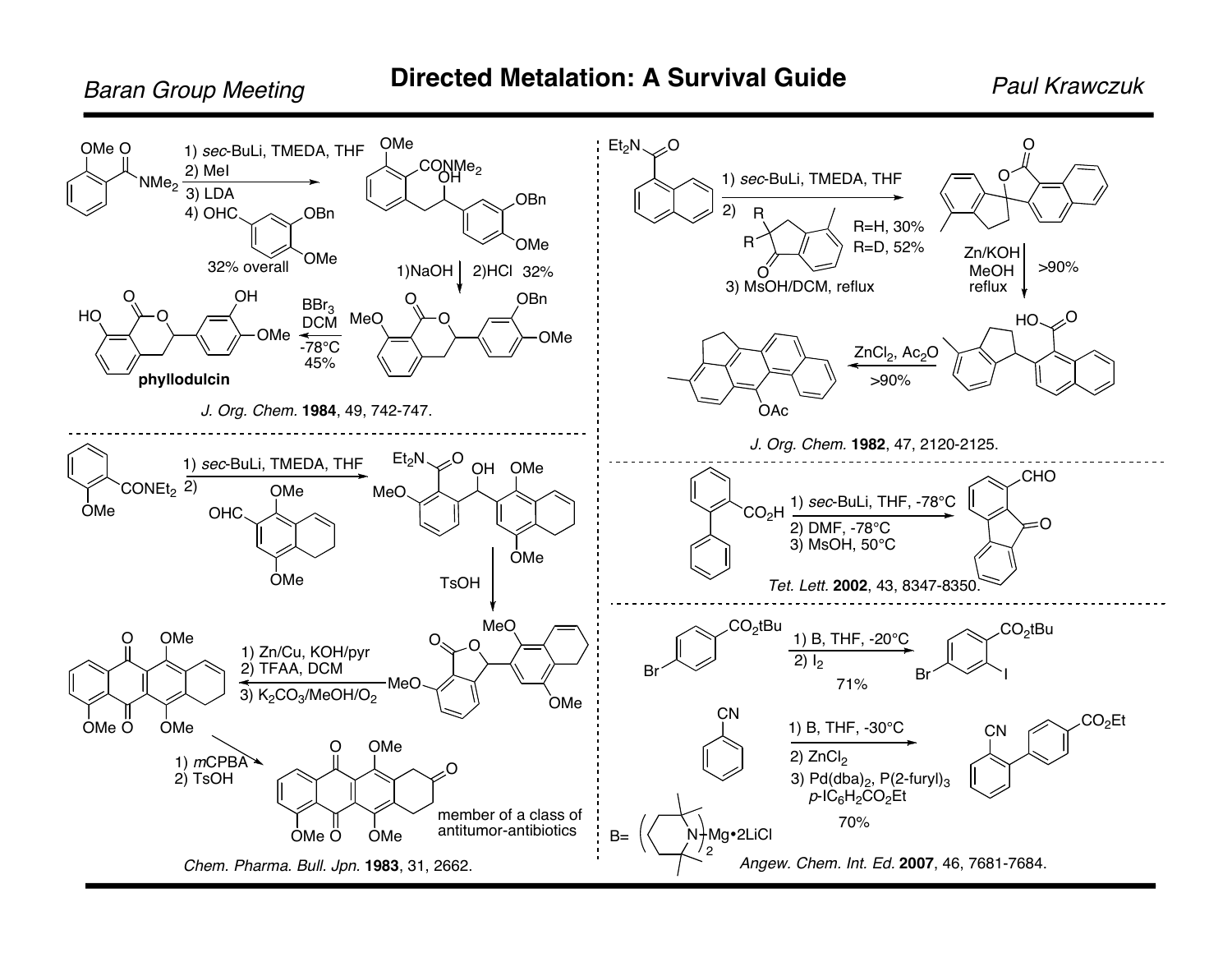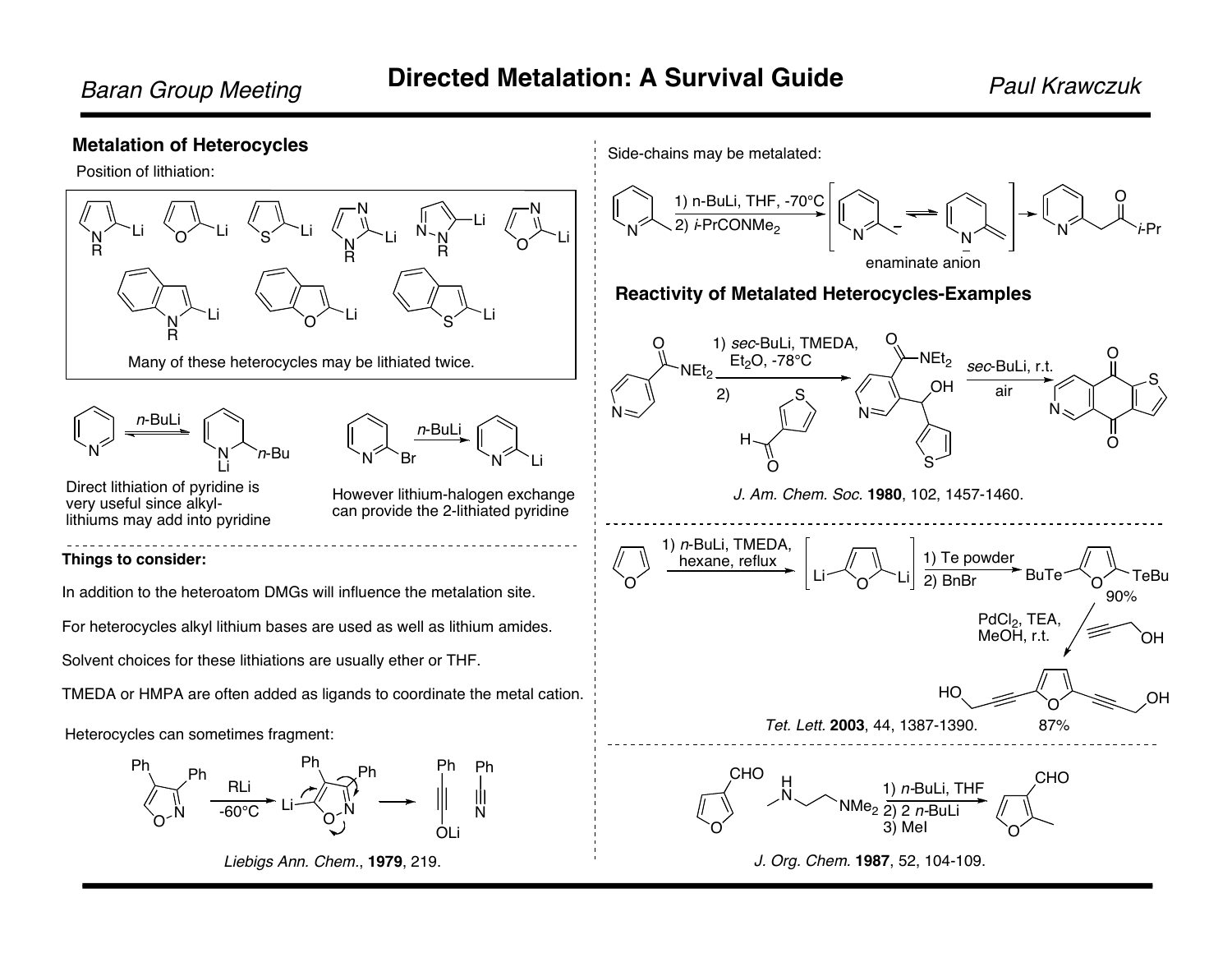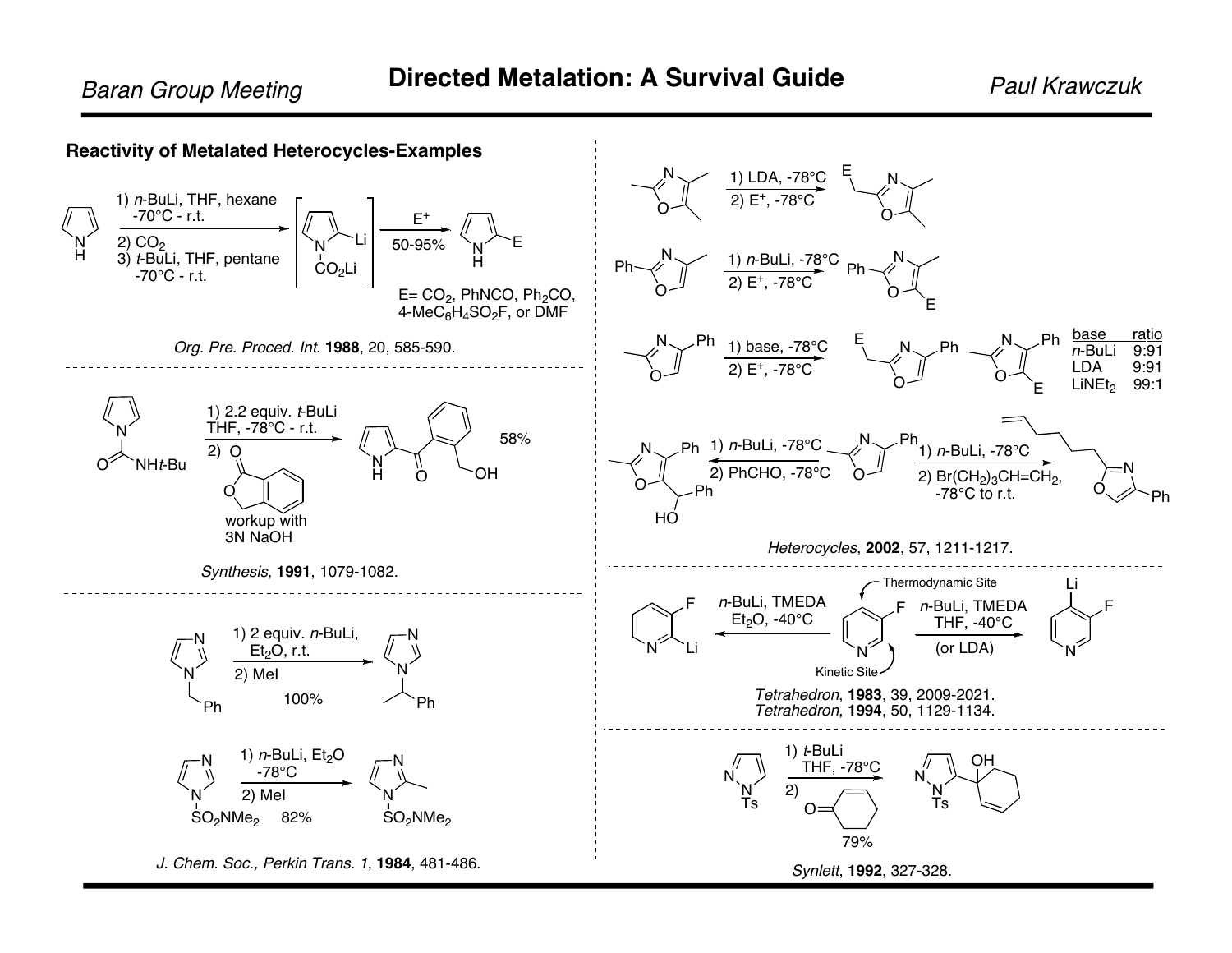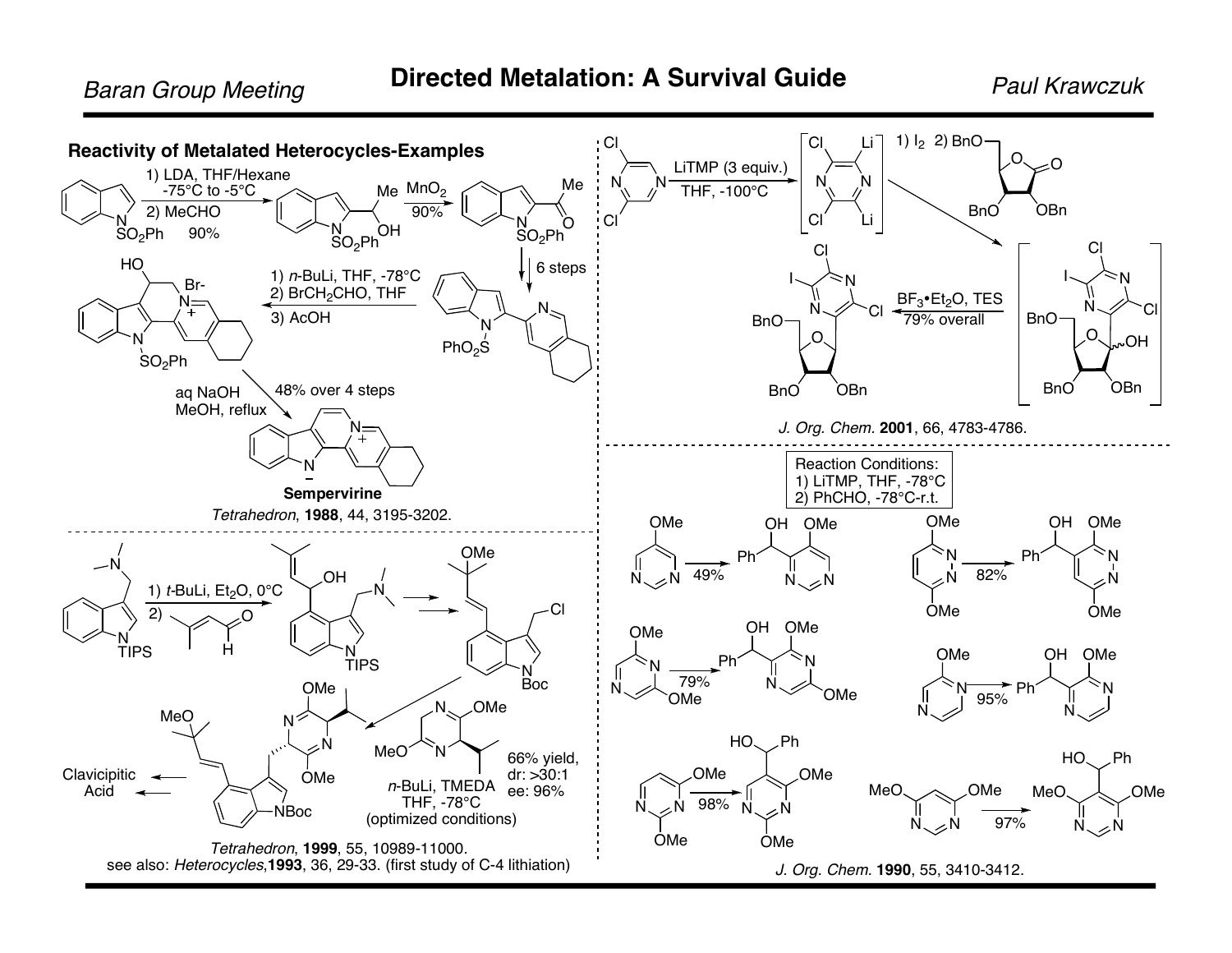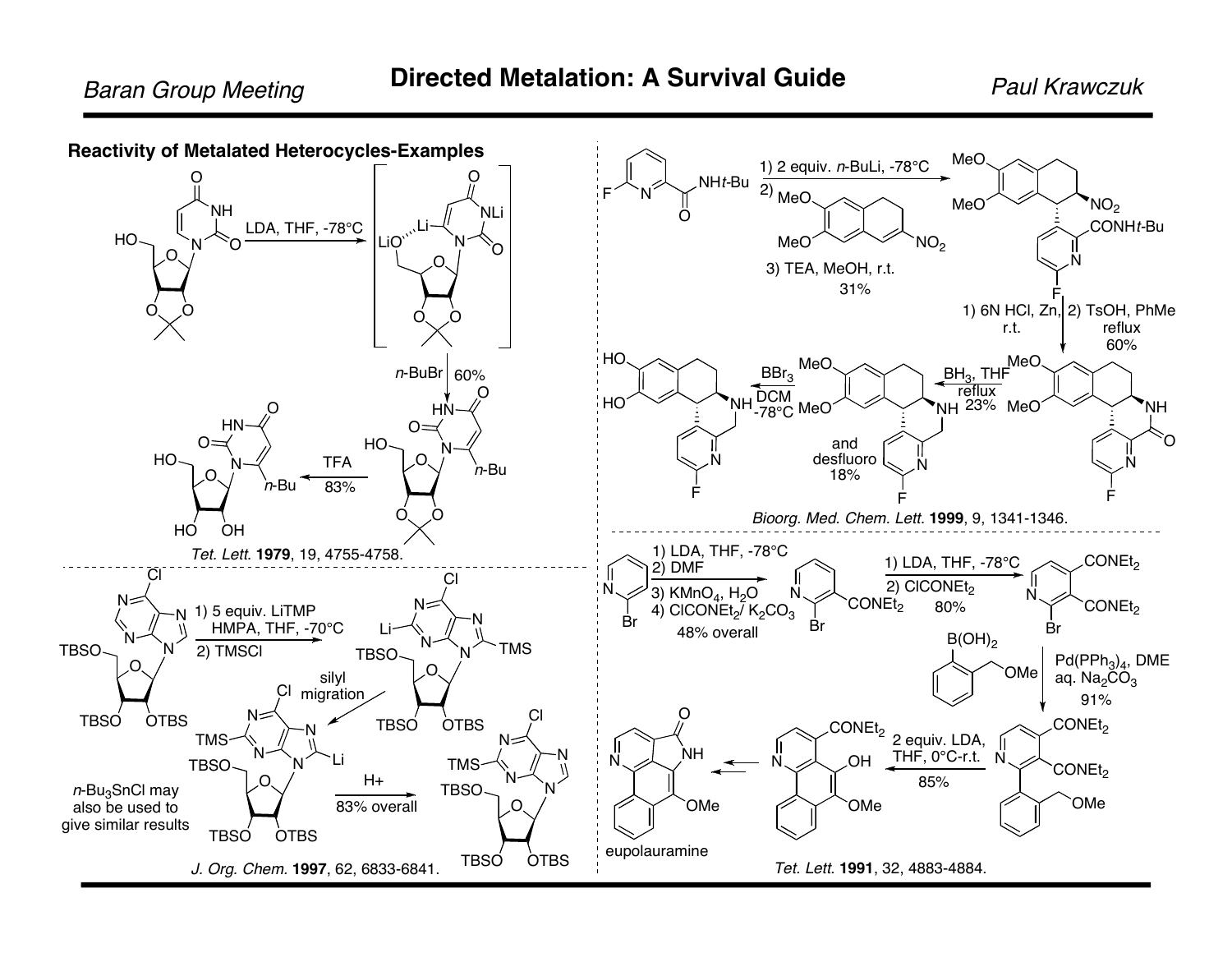OCONEt<sub>2</sub> Ph-CHO

THF, -78°C

1)  $BF_3$ •OEt<sub>2</sub>O

Li

OCONEt<sub>2</sub>

Li

OCONEt<sub>2</sub> 1) sec-BuLi, TMEDA OCONEt<sub>2</sub>

O

THF Li , -78°C

OCONEt<sub>2</sub> OH

Ph

OCONEt<sub>2</sub>

OCONEt<sub>2</sub>

Ph

O

OH

OCONEt<sub>2 Ph</sub>

minor 60% 30%

MeMgBr, NiCl 2(dpp)

Ph

 $\Omega$ 

#### **Non-aromatic Metalations**

A few general examples:



These metalations are possible due to directing groups present in the substrate and are moderated by combination of factors such as: resonance, stereoelectronic, inductive, steric and the complex-induced proximity effect (CIPE).

CIPE is a non-classical way of describing the pre-lithiation complex that forms between a Lewis basic heteroatom on the directing group and the alkyl-lithium. By the establishment of this complex the lithiating species is brought in close proximity to the relatively acidic proton of the substrate and thus accounting for the observed regioselectivity